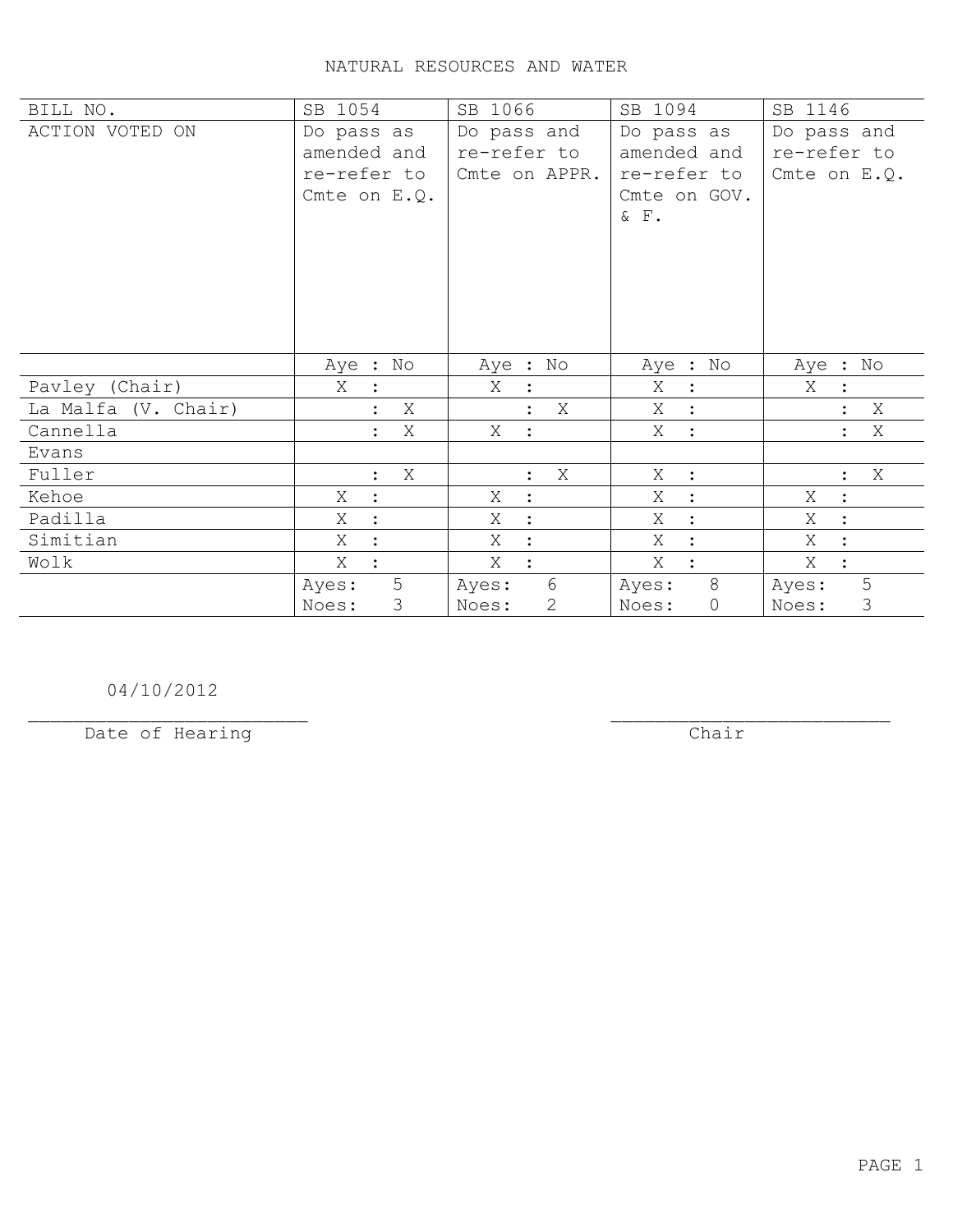## NATURAL RESOURCES AND WATER

| BILL NO.            | SB 1148                   | SB 1201                   | SB 1247             | SB 1249               |
|---------------------|---------------------------|---------------------------|---------------------|-----------------------|
| ACTION VOTED ON     | Do pass and               | Do pass as                | Do pass as          | Do pass as            |
|                     | re-refer to               | amended and               | amended and         | amended and           |
|                     | Cmte on APPR.             | re-refer to               | re-refer to         | re-refer to           |
|                     |                           | Cmte on JUD.              | Cmte on APPR.       | Cmte on APPR.         |
|                     |                           |                           |                     |                       |
|                     |                           |                           |                     |                       |
|                     |                           |                           |                     |                       |
|                     |                           |                           |                     |                       |
|                     |                           |                           |                     |                       |
|                     |                           |                           |                     |                       |
|                     |                           |                           |                     |                       |
|                     | Aye : No                  | Aye : No                  | Aye : No            | Aye : No              |
| Pavley (Chair)      | X                         | X<br>$\ddot{\cdot}$       | Χ<br>$\ddot{\cdot}$ | X                     |
| La Malfa (V. Chair) | X<br>$\ddot{\cdot}$       | X                         | X :                 |                       |
| Cannella            | Χ<br>$\ddot{\phantom{a}}$ | Χ<br>$\ddot{\phantom{a}}$ | X<br>$\ddot{\cdot}$ | X :                   |
| Evans               |                           |                           |                     |                       |
| Fuller              | Χ<br>$\ddot{\cdot}$       |                           | X :                 |                       |
| Kehoe               | Χ<br>$\ddot{\cdot}$       | Χ<br>$\mathbb{R}^2$       |                     | $X$ :                 |
| Padilla             | Χ                         | X<br>$\ddot{\cdot}$       | X<br>$\ddot{\cdot}$ | X                     |
| Simitian            | Χ                         | X<br>$\ddot{\phantom{a}}$ | Χ                   |                       |
| Wolk                | Χ<br>$\ddot{\cdot}$       | X<br>$\ddot{\cdot}$       | X<br>$\ddot{\cdot}$ | X :                   |
|                     | 5<br>Ayes:                | 5<br>Ayes:                | 6<br>Ayes:          | 5<br>Ayes:            |
|                     | 3<br>Noes:                | 2<br>Noes:                | Noes:<br>1          | $\mathsf{O}$<br>Noes: |

04/10/2012

Date of Hearing

 $\overline{**chair**}$